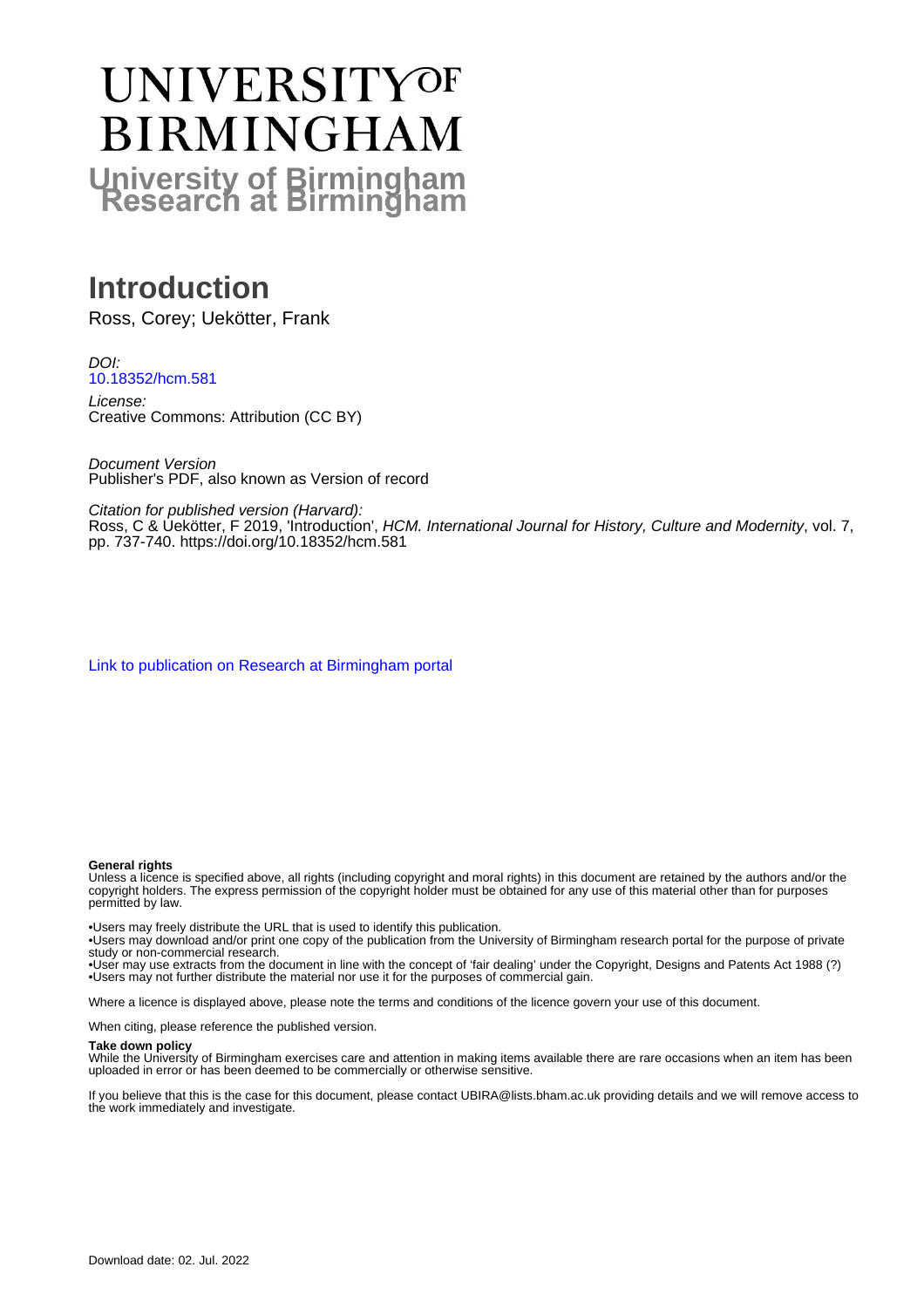INTERNATIONAL JOURNAL FOR HISTORY, CULTURE AND MODERNITY [www.history-culture-modernity.org](http://www.history-culture-modernity.org) Published by: Uopen Journals Copyright: © The Author(s). Content is licensed under a Creative Commons Attribution 4.0 International Licence eISSN: 2213-0624



## **Introduction**

Corey Ross and Frank Uekötter

HCM 7: 737–740 [DOI: 10.18352/hcm.581](http://doi.org/10.18352/hcm.581)

#### **Abstract**

The essays in this special issue show what historians can contribute to the emerging field of environmental humanities. They focus on the interplay between natures and nations. Natural icons have served as resources for nation-building from soaring eagles to national parks, and the relationship goes equally in reverse: natures change when seen through the lens of national sentiments. The essays aim for a metanarrative that supersedes ongoing debates over whether nations are good for nature, and vice versa. On a planet where natural icons and national identities are invariably entangled, historians can foster a much-needed culture of self-observation.

**Keywords:** environmental history, environmental humanities, identity, nationalism

Nature has played a role in the construction of national identities throughout the modern era. Nations incorporated forests, mountain ranges and other features of nature into their mythologies, they put soaring birds of prey into their coats of arms (sometimes a rooster had to do, as for the French), and they created nature reserves that were not named national parks for nothing. But the relationship also worked in reverse. Nationalism has framed the appreciation of the natural environment since the dawn of modernity. People have called for the protection of animals and landscapes in the name of collective identities, and it is difficult to imagine species like the panda or the bald eagle without a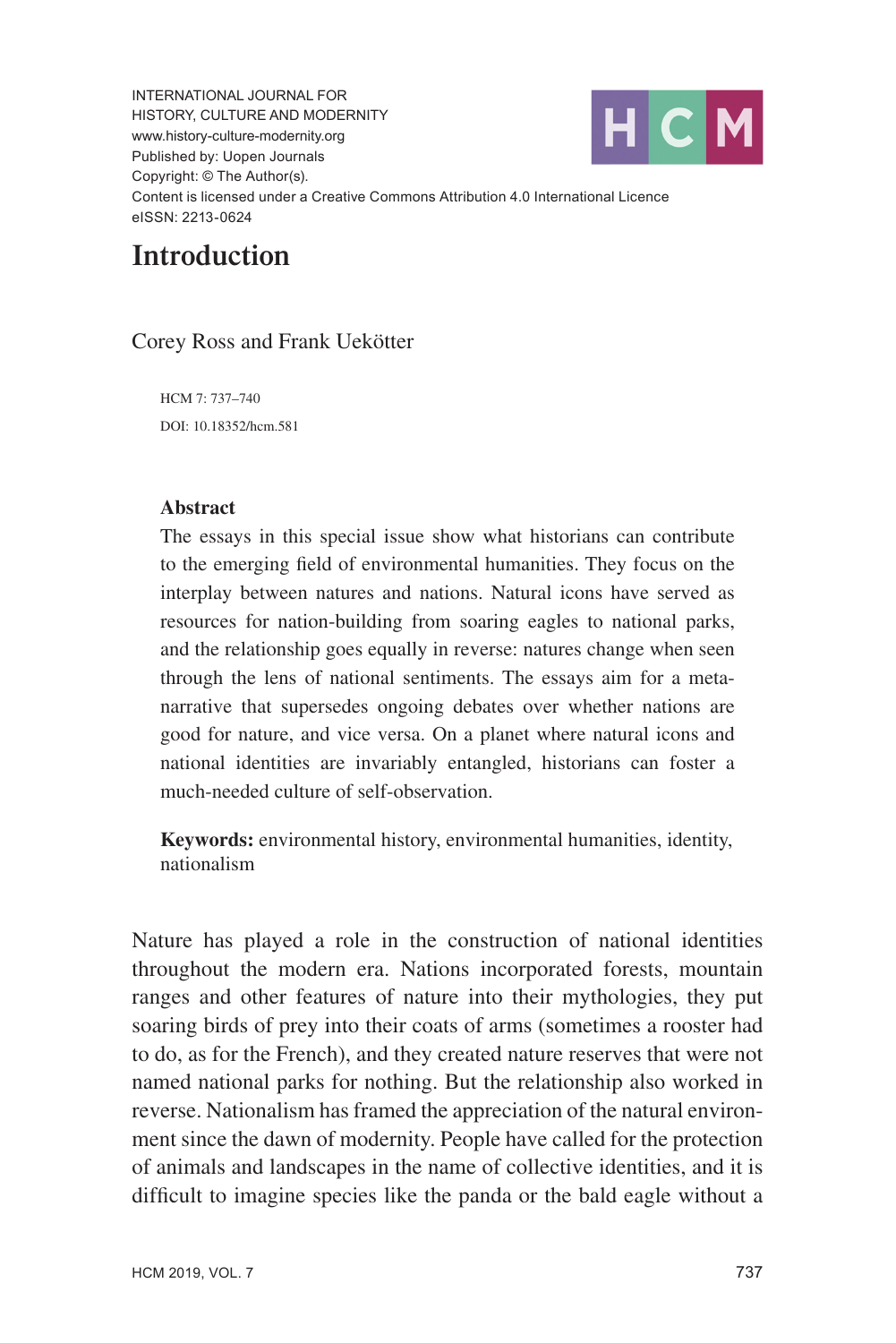strong whiff of nationalism nowadays. But natures were no more stable than national identities, and that made for all sorts of complications. A vanishing species or a changing landscape gained an additional dimension if they left a void in the collective imagination. The iconography of Indian tigers looks like a straightforward affair only if one fails to acknowledge the complexities of hunting practices.

The essays in this special issue explore this relationship from multiple angles. They look at plants, animals, natural disasters and iconic landscapes. They explore identities below the national level in Hamburg, Goa and two very different parts of Sweden. Articles include cases where nature was an asset and others where natures were under threat. They also combine perspectives from European countries with a discussion of conflicts in the Global South. Matters of identity were not a European peculiarity, though these contributions show a notable divergence in the scope of actors, which in turn reflects power relations that linger in a post-colonial world. People in Sweden and Finland did not need to bother to inquire about opinions in the colonial world when it came to their imagination of their respective national countrysides. In dealing with tigers, Indians might have wished to ignore the British in similar fashion, but that was not an option.

Was nationalism good for the environment? Nationalists have filled entire libraries with treatises on their distinctive treasures, and critics have tried to take a lot of air out of nationalist hyperbole with everything from nuanced assessments to full-scale indictments. On first glance, the essays in this volume can be read as contributions to these debates, but they ultimately aim to supersede them by shifting the discourse to the meta-level. National identities are emotional issues, and so are iconic natures, and these emotions are unlikely to disappear from the sentimental households of humans around the world any time soon. Nationalist sentiments and natural treasures are so closely enmeshed in so many ways that the entanglement will be with us for the foreseeable future. As it stands, the most rewarding approach may be to unpack and understand this relationship as best we can. That is what these essays intend to do.

Needless to say, every such effort is bound to remain incomplete, as scholars are keenly aware that every deconstruction is a reconstruction nowadays. But this special issue is intended as a contribution to the emerging academic field of environmental humanities, and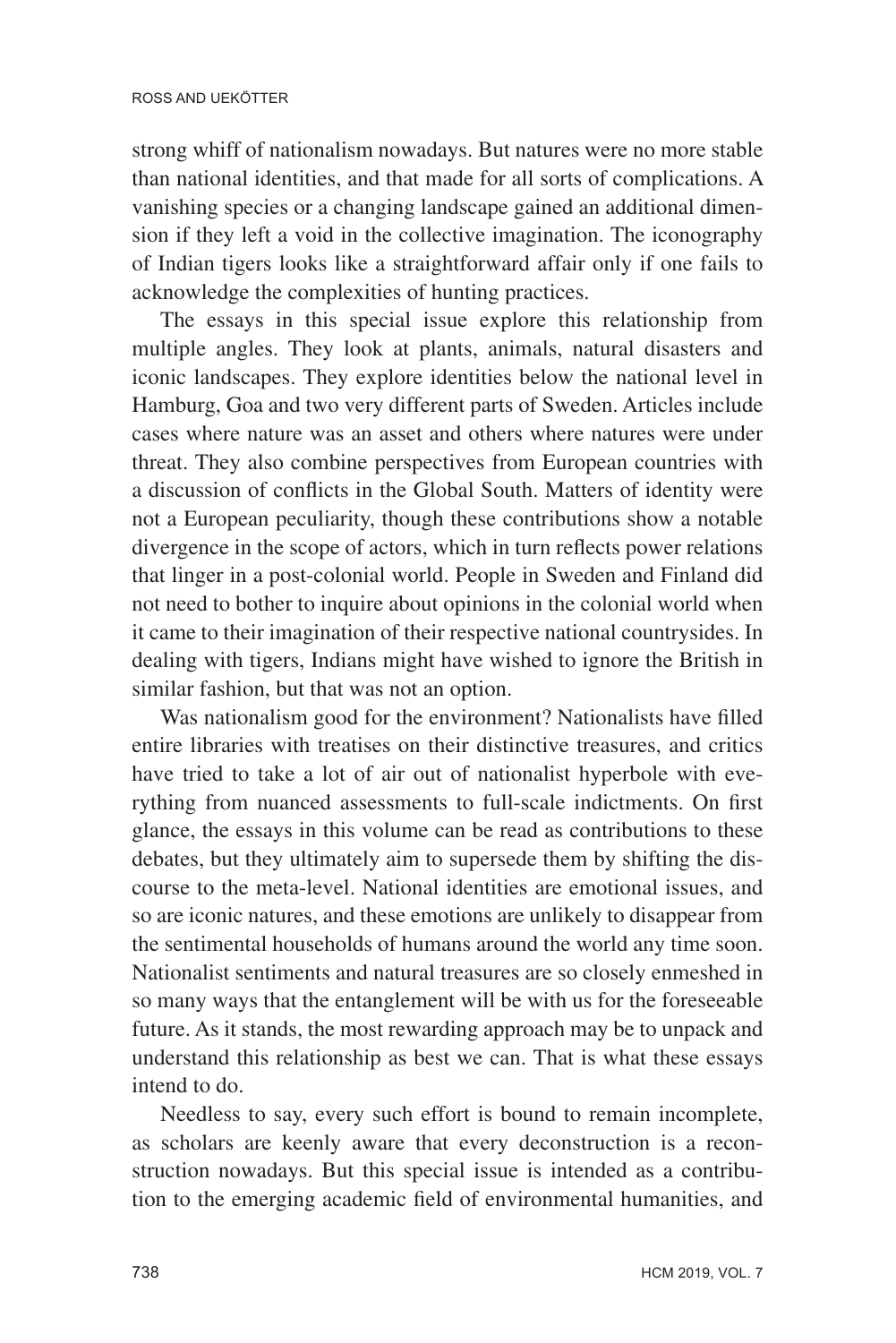specifically to the lingering question over what it is really good for, and as members of the Birmingham Seminar for Environmental Humanities (BISEMEH), we humbly suggest that there are more rewarding issues in play than theoretical conundrums. Faced with numerous challenges on a diverse and crowded planet, where the outlines of problems and solutions are increasingly blurry, twenty-first-century environmentalism needs to acknowledge that things that were formerly a given are now matters of perspective. We need to know more about the full range of views in play, the interests that they serve, their cultural frames of reference, the passions of people and their taboos, lest we fall back into the essentializations of a bygone age.

The humanities have plenty of tools to put things into context, and it is time to bring these assets into a science-heavy environmental discourse that has been loath to reflect on these issues, or to take them seriously at all. National sentiments are a prime example. We know that nationalism can be toxic, but more often than not, it is a part of an intricate arrangement that is waiting to be untangled. Environmental humanities scholars cannot say with authority whether nationalism is good or bad for the environment. But we can show what it means to see nature through the lens of nations, and nations through the lens of nature, and thus move towards a better understanding of what is in play.

In historiographic terms, these essays explore the intersection of environmental history and the history of nationalism. It is a worthy endeavour in light of the fragmentation of historical scholarship into a bewildering array of fields and sub-fields, but as this introduction suggests, there are issues at stake that move beyond the disciplinary concerns of historical scholarship. Taken together, these essays provide an idea of how the environmental humanities can help to build a culture of self-observation.

### **About the Authors**

**Corey Ross** is Professor of Modern History at the University of Birmingham. His primary research interests are in global environmental history and modern European social and cultural history. He is the author of several books, most recently *Ecology and Power in the Age of Empire: Europe and the Transformation of the Tropical World* (Oxford,